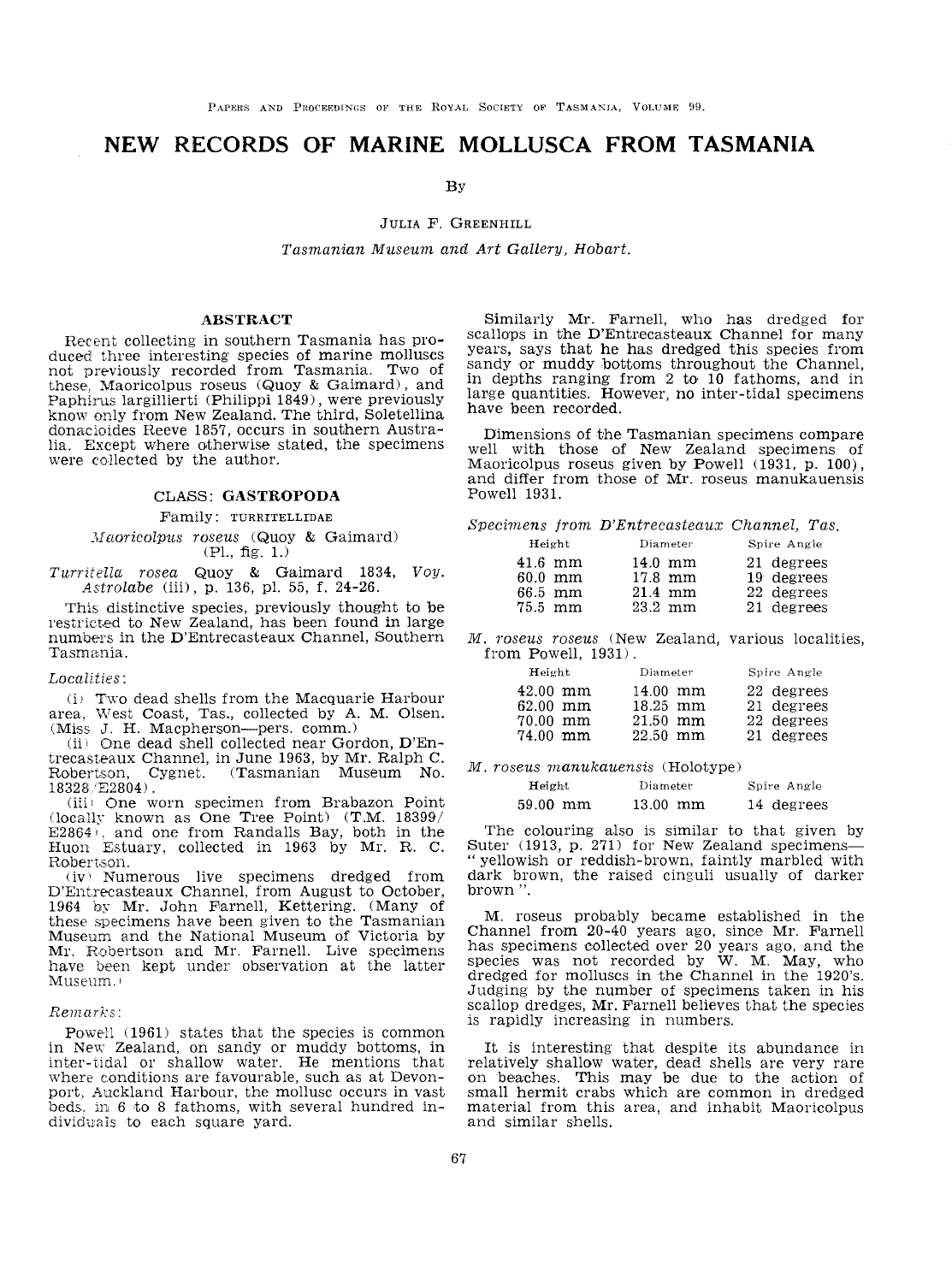# CLASS: **PELECYPODA**

# Family: VENERIDAE

Paphirus largillierti (Philippi 1849)  $(Pl.,$  figs,  $2, 3)$ 

Venus intermedia Q. & G. 1835, Voy. Astrolabe (iii), p. 526, pL 84, f. 9, 10,

- Paphia intermedia Q. & G, 1835: Suter 1913, Manual N,Z. Moll., p, 995, pI. 61, f. 6a,
- Venus largillierti Philippi 1847, Zeitsch.f.Malak., p.87.
- Paphirus largillierti (PhiL), Finlay 1927, Trans. N.Z. 1n8t., Vol. 57, p. 633.
- Tapes jabagella Deshayes 1853, Cat. Conch, Brit.  $Mus.$ , p. 182. (For full synonymy see Suter 1913.)

This New Zealand species, described by Powell (961) 'as being common on sandy beaches, has recently been found in southern Tasmania. It occurs on several sandy beaches in the Derwent Estuary, and is very common on the Spit, behind Gellibrand Point, Ralphs Bay. Sometimes large numbers are washed ashore at Long Point, Sandy Bay.

The first specimens brought to my notice were collected at Blackmans Bay by the Rev. p, Noonan in early  $1963$ .

Localities:

(i) Blackmans Bay, Derwent Estuary. Several specimens collected in early 1963 and on 27th November, 1963 by Rev, P. Noonan. (T.M. Nos. 18326/E2802, 18736/E3130).

(ii) Richardsons Beach, Ralphs Bay, Derwent<br>Estuary. Collected in early 1963 by Miss E. J. Howard.

(iii) Pirates Bay, Eaglehawk Neck. A single specimen, 7th November, 1963. (T.M. 18329/E2805).

(iv) Beaches at Sandy Bay, near Hobart, Derwent Estuary. Various dates from 14th December, 1963. Collected by Misses E. Aves and E. J. Howard, and the author. (T.M. collection).

(v) Mary Ann Beach, Derwent Estuary, October, 1964.

(vi) The Spit, Gellibrand Point, Ralphs Bay, Derwent Estuary. Numerous specimens collected 17th January, 1965. (T.M, E3849).

(All these specimens were dead shells.)

#### Remarks:

The colouring of the Tasmanian specimens agrees with that described for New Zealand shells by Suter (1913, p. 995), but there is considerable variation among the specimens. A fairly large shell from Eaglehawk Neck resembles young shells from other areas in being rather lightly built and having brown zig-zag markings, as described by Suter for young N.Z, specimens. The large shells from Sandy Bay and Ralphs Bay, however, are very robust, coarse shells with no zig-zag markings, but often with an olive-green epidermis. (It is interesting that Suter (p. 996) remarks that "specimens from the Auckland Islands are brown, very large and solid.") ,

Suter (1913) and Powell (1961 pl. 15) give 57 mm.  $x$  41 mm. as the dimensions of P. largillierti. This agrees with the local specimens, one from Sandy Bay measuring 59.3 mm. x 42,9 mm, The largest shell collected is 61.3 mm. x 44,0 mm.

The numbers of P. largillierti present, and their size and wide distribution in the Derwent Estuary<br>indicate that the species has been established for some time. The approximate age of the largest shells, estimated by counting annual growth rings (Powell 1961, p. 197), varies from 8 to 10 years,

The robust specimens common at Sandy Bay bear a superficial resemblance to Katelysia rhytiphora Lamy 1937, and this may be the reason they have<br>been overlooked by recent workers. However, they been overlooked by recent workers. However, they are oval-oblong in shape, rather than the wedge-<br>shape of typical K. rhytiphora. Young specimens also may resemble Pullastra fabagella (Deshayes 1853), a species with which they have been con-<br>fused in New Zealand (Marwick 1927, p. 633), and fused in New Zealand (Marwick 1927, p. 633), and which occurs at the same localities in Tasmania.

Kershaw (1958, p. 68) says "Katelysia scalarina is generally found, and at Sandy Bay near Hobart is a robust shell associated with K. corrugata ",  $(= K.$  rhytiphora). Again he says (p. 80) "near the entrance to Pipe Clay Lagoon a typical sandy exposed beach fauna was obtained .... A similar fauna exists at Sandy Bay near Hobart., and here Katelysia scalarina and K. corrugata are robust shells ".

May (1923) lists K. scalarina as very common in sheltered inlets, and K. rhytiphora as common in sheltered bays, and Nielsen  $(1963, p, 224)$  says K. scalarina is usually found in quiet, sheltered sandy bays. Kershaw also describes K. scalarina as a "sheltered" bivalve (p. 79) and in Table  $2$  (p. 92), lists both K. scalarina and K. corrugata  $=$  K. rhytiphora) as occurring only in sheltered areas in the south. It is therefore surprising that he includes these species in a "typical sandy exposed<br>beach fauna" such as he states exists at Sandy Bay.

The writer has found no specimens of Katelysia spp. at Sandy Bay, and these facts suggest Kershaw may have mistaken specimens of p, largillierti for Katelysia spp.

## Family: SANGUINOLARIIDAE

#### Soletellina donacioides Reeve 1857, (PL, Fig, 4.)

Soletellina donacioides Reeve 1857, Conch. Icon., 10, pI. 3, sp. 11.

Flavomala donacioides Reeve 1857: Macpherson & Chapple, 1951. Mem. Nat. Mus. Vict., Vol. 17. p, 153.

This species, previously known from Victoria and South Australia, has been found to be common at Sandy Bay, particularly at Nutgrove Beach and Derwentwater Beach (also known as Wrest Point Beach) , Live specimens are sometimes washed ashore,

#### Localities:

(i) Sandy Bay, near Hobart, Derwent Estuary, Tas. Various dates from 26th January, 1963. T.M. Collection) .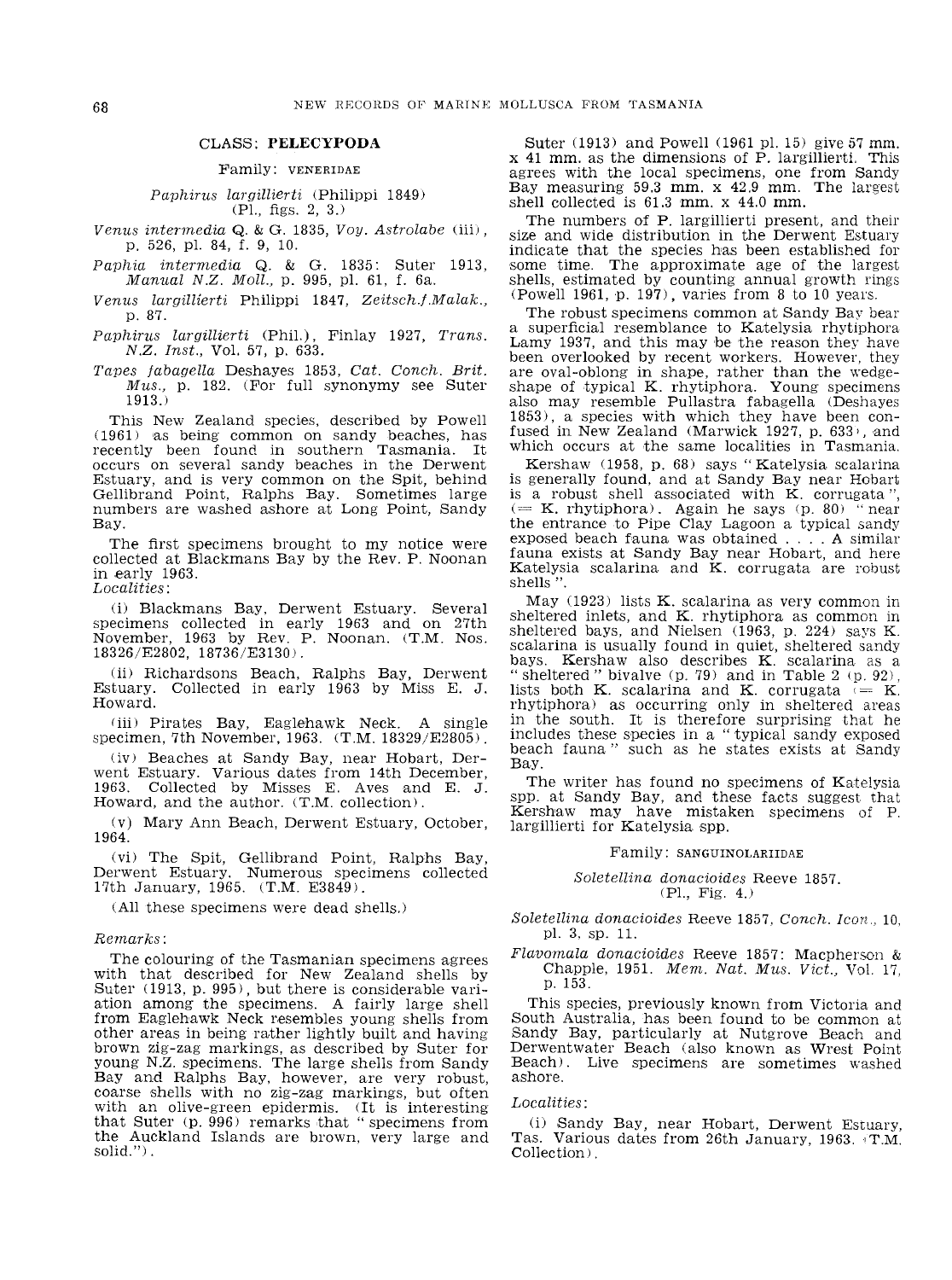(ii) Coles Bay, Freycinet Peninsula, E. Tasmania. A single specimen collected by R. C. Robertson, 23rd October, 1963. (T.M. E3848).

#### Remarks:

Specimens from this atea show some variation in colouring. Some are purple, as described by Macpherson & Gabriel (1962) for Victorian specimens, but others are predominantly cream, both internally and externally, with varying amounts of purple. The epidermis also varies from the typical semitransparent horn colour, some specimens having the epidermis thick and blackened towards the edges, while in others it is reddish-brown.

The largest specimen collected measures 44 mm.<br>x 24 mm.

#### **ACKNOWLEDGMENTS**

My thanks are due to Miss J. Hope Macpherson National Museum of Victoria, for advice and help with identification and to Mr. Ralph Robertson, of Hobart (formerly of Cygnet), who supplied information about Maoricolpus roseus included in this paper, and who has also generously provided me with many specimens. I am also grateful to Misses Joyce Howard and Elizabeth Aves, and to Rev. P. Noonan and Mr. J. Farnell, who have all supplied information and specimens which are included in the Tasmanian Museum collection.

## **ADDENDUM**

Since this paper went to press, another New Zealand species which is established in southern Tasmania has been found.

Family: NUCULANIDAE.

Neilo australis (Quoy & Gaimard 1835)

- Nucula australis Q. & G. 1835, Voy. Astrolabe (iii), p. 471, pI. 78, f. 5-10.
- Neilo cumingii A. Adams 1852 (1854), Proc. Zool. Soc. Lond., p. 93.
- Ctenoconcha navicula Valenciennes, Voy. "Venus ", Moll., pI. 23, f. 7.
- Neilo australis (Q. & G.); Smith, 1874, "Ereb. & Ter.", p. 6, pl. 2, f. 13.
- Solenella australis (Q. & G.); Hutton 1884, Proc. Linn. Soc. N.S.W. (ix), p. 529.
- Malletia australis (Q. & G.); Suter 1913, Man. N.Z. Moll., p. 837, pI. 58.

Locality: Derwent Estuary at Hobart, 29th March, 1965. (Nos. E3991-3993).

A series of bottom grabs was made across the Derwent Estuary from Howrah to Long Point,<br>Sandy Bay, Living and dead specimens were obtained from the mud bottom, from depths of 20 to 80 feet. The only other live molluscs taken in the grab were a few specimens of Scaeoleda crassa (Hinds 1843). Numerous dead specimens of N. australis were also obtained from a single haul with a dredge off Long Point, in about 20 feet.

## Remarks:

The habitat is similar to that given by Powell  $(1961, \text{ pl. } 10)$  for New Zealand specimens—" deep water, mud bottom ". However, as Powell (1961)<br>and Suter (1913) both describe the species as rare or very rare, it is surprising that in the section of the Derwent Estuary investigated Neilo australis was present in large numbers. The largest shell collected was 32.7 mm. x 17.0 mm. This is smaller than the type, which is 36 mm. x 18 mm. (Suter, op. cit.) Local specimens agree with Suter's description.

#### **ACKNOWLEDGEMENT**

I am grateful to Dr. E. R. Guiler, Zoology Dept., University of Tasmania, for the use of the" Neotrigonia", and for assistance in obtaining specimens of N. australis.

#### REFERENCES.

- FINLAY, H. J., 1927.---A further Commentary on New Zealand Molluscan Systematics. *Trans. N.Z. Inst.*, Vol. 57, pp.<br>320-485.
- KERSHAW, R. C., 1958.-Tasmanian Intertidal Mollusca. *J.malac.*
- Soc. Aust., No. 2, pp. 58-100.<br>
MACPHERSON, J. H. & CHAPPLE, E. H., 1951.--A Systematic<br>
List of the Marine and Estuarine Mollusca of Victoria.<br> *Mem. Nat. Mus. Vict.*, Vol. 17, pp. 107-185. List of the Marine and Estuarine Mollusca of Victoria.<br> *Mem. Nat. Mus. Vict.*, Vol. 17, pp. 107-185.<br> **blue Constant Press.** *C. J., 1962. "Marine Molluscs*<br>
of Victoria". *Melbourne University Press.* 
	-
- MARWICK, J., 1927. The Veneridae of New Zealand. *Trans. N.Z. Inst.,* Vol. 57, pp. 567-635, pis. 34-54.
- MAY, W. L., 1923.--An Illustrated Index of Tasmanian Shells. Government Printer, Hobart. (Revised 1958, J. H. Macpherson.)
- NIELSEN, B. J., 1963.---Studies of the Genus Katelysia Romer 1857. Mem. Nat. Mus. Vict., Vol. 26, pp. 219-257, pl. I-II.
- POWELL, A. W. B., 1931.—Waitotaran Faunules of the Wanganui System: and Descriptions of New Species of Mollusca from the New Zealand Pliocenec. Rec. Auckl. Inst. & Mus., Vol. 1, (2), pp. 85-112, pls. 10-14. -------, 1961.-" Shells of New Zealand". (4th
- edition). Whitcombe & Tombs Ltd.
- REEVE, L. A., 1857.—*Conch. Icon.* Vol. 10, pl. 3, sp. 11.<br>
---------, 1864. *Ibid.* Vol. 14. pl. 11, sp. 59.
- 
- SUTER, H., 1913. Manual of the New Zealand Mollusca. Govt. **Printer.**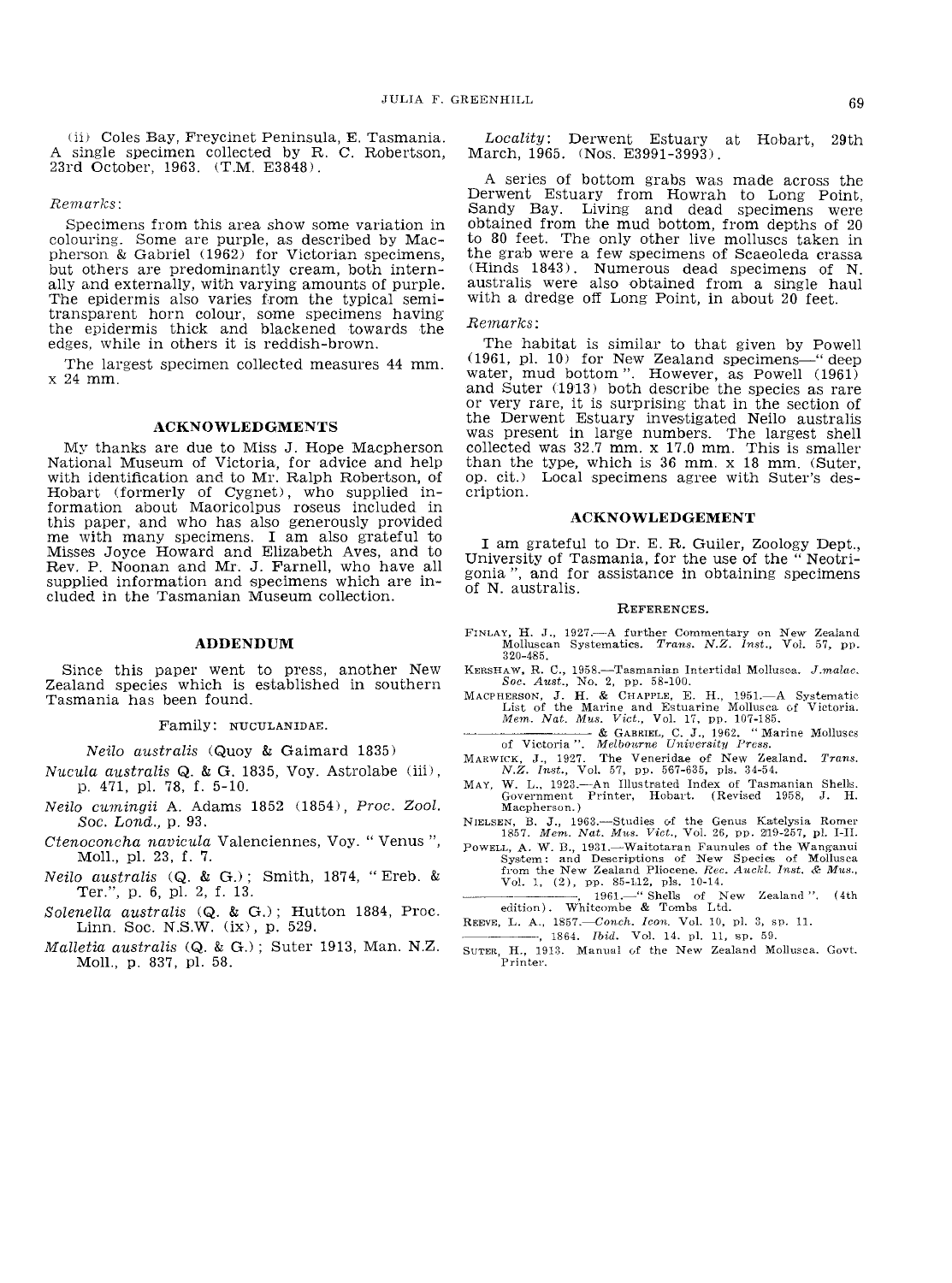フォント しょうしょうしょうしょうしょう

 $\begin{array}{c} 1 \\ 1 \\ 1 \\ 1 \\ 1 \\ 1 \\ \end{array}$  $\bar{1}$  $\frac{1}{1}$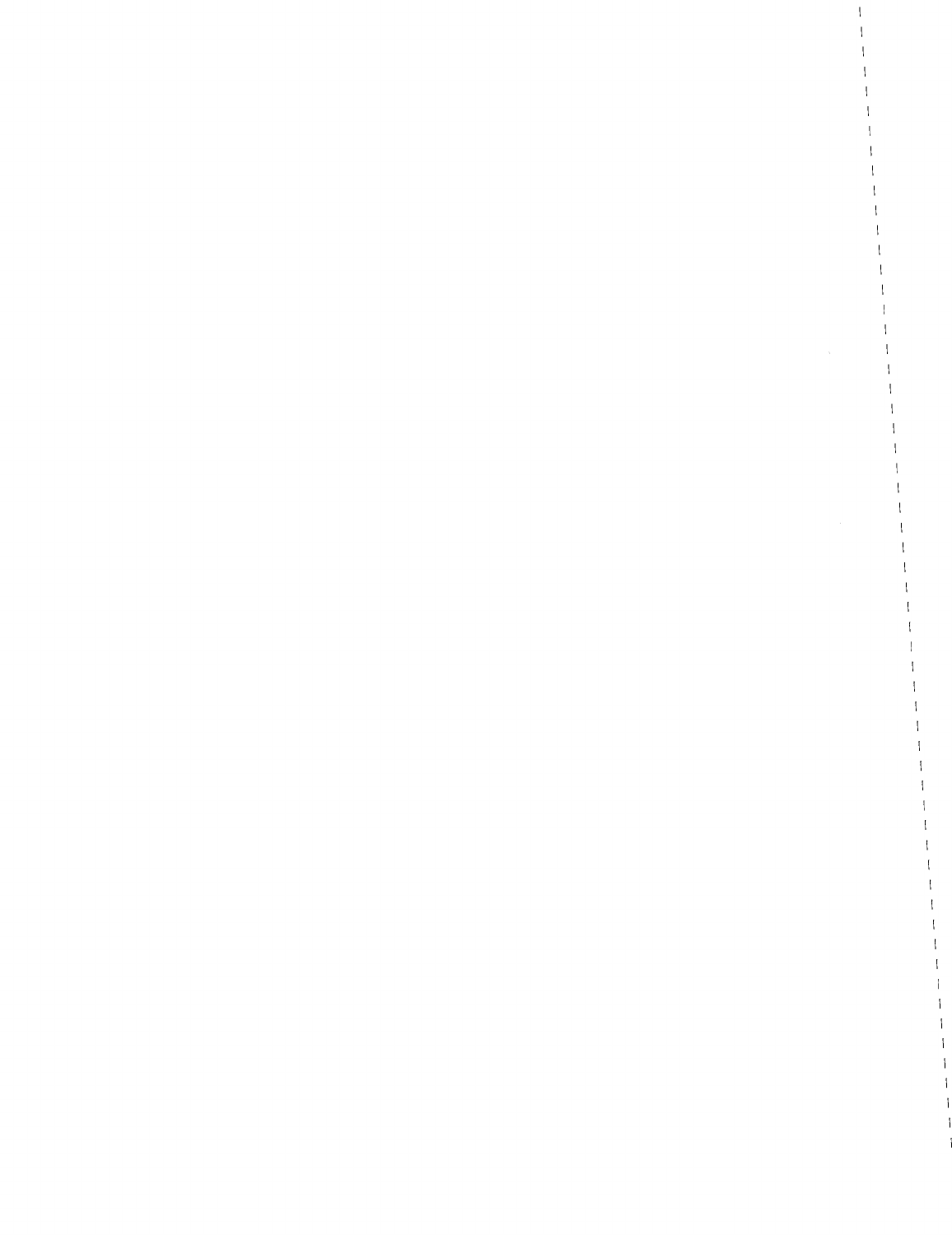*Plate.* 



Fig. 1.----Maoricolpus roseus  $(Q, \& G. )$ .

Fig. 2.-Paphirus largillierti (Phil.).



Fig. 3.-Paphirus largillierti (Phil.). Young specimen. 27.4 **mm. x 21.0 mm.** 

Fig. 4.-Soletellina donacioides, Reeve 1857.